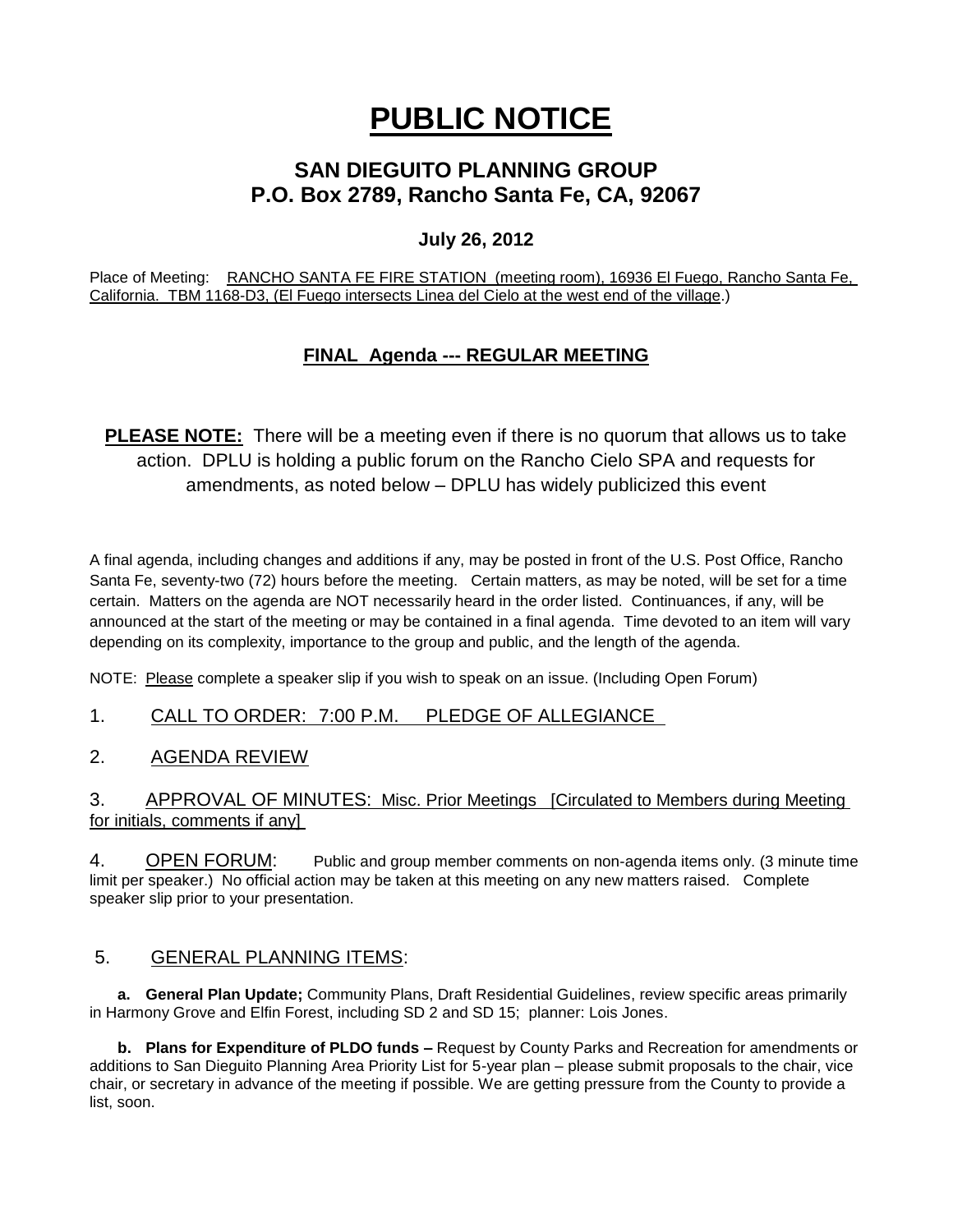*c.* **Harmony Grove Community** proposal to submit to the county for a permit to construct **"Welcome to Harmony Grove" architectural signs** at the approaches to the community from Escondido and Elfin Forest. Representatives from the community will present a preliminary design to solicit comments and feedback from the SDPG before submitting to the County.

**d. APPLICANT: County of San Diego - PROJECT/CASE NUMBER(S): General Plan Amendment, 3800 12-003 (GPA**): PROJECT DESCRIPTION: The San Diego County Department of Planning and Land Use proposes a General Plan Amendment to the San Dieguito Community Plan, by making changes to the descriptive text of the Rancho Cielo Specific Plan. These textual changes are intended to correct a long standing inconsistency within the Community Plan and reflect the most recent Rancho Cielo Specific Plan Amendment (SPA00-003) adopted by the Board of Supervisors on December 3, 2003. This General Plan Amendment will preserve the Rancho Cielo Specific Plan overall density of 0.27 dwelling units per acre. The revision to the Community Plan will be made available upon request.

For additional information regarding this proposal, contact Bob Citrano at (858) 694-3229 or Sami Real at (858) 694-3722.

As this item is being widely noticed by DPLU, there will be a presentation whether the planning group has a quorum to take action, or not.

## 6. MAJOR PROJECTS AND LAND USE ITEMS:

**A. MUP Mod - P95-012W1 (3301-95-012-01) - Verizon Wireless Cell Site at 1790 Rancho Summit Drive,**  Olivenhain Mun. Water District - Project is the installation of new 30kW emergency backup diesel generator with a diesel tank in a new 9' 10" x 11' 2" completely enclosed manufactured generator sound enclosure - Project Contact: John Bitterly (714) 349-5539 / DPLU Planner: Marisa Smith (858) 694-2621 / Planning Group: Don Willis (858) 481-6922

**B. 3813-11-001 [REZ 11-001] – TM 5669 –SPA-11-001, STP 11-014] - Crosby Enclave** apn 267-190-03- 00 s/e corner of Del Dios Hwy and Bing Crosby Boulevard, north side of entry to Crosby Estates – requires rezone from S88/A70/RR to RS7, specific plan amendment, site plan review, and subdivision map; Proposal would increase density from 3 single family residential units to 15 lots with 13 dwelling units on 8 acres, entry from Bing Crosby Blvd. - @ 52% of property below 15% slope, with >40% above 50% slope – minimum net lot size @6300 sq. ft. [@ 0.15 acre] Owner: TOR Investments; Applicant California West Communities – contact Dan Rehm 858-558-4500 Planner: Paul Marks – possible motion for reconsideration **[To Be Heard August 16th].**

**C. P 12-006, 3300-12-006 Del Dios Water Tank, Verizon Cellular – 9885 Orange Lane, Del Dios – near Lookout Place - Proposal to attach new power antennas to existing water tank,** new microwave antenna to new 50ft Mono-Broadleaf pole and equipment in 500 square foot equipment enclosure – walls 6 to 9,5 feet high – 5th carrier on site applicant contact Adam Jones 714-357-1398 Planner: Ira Epstein

**D. STP 12-012 Scafidi Site Plan Review, Lot 226, Rose of Tralee, end of cul de sac, near Bing Crosby Dr., Crosby Estates – Applicant: Don Countryman** .64 acre site, 2-story SFR, Guest house, pool, spa, 3 car garage – total of house, garages and guest house @ 6800 sq. ft. Applicant Contact: Randy Brown 858-436-8500 SDPG Planner: Ira Epstein

**E. TM 5270 RPL2 Replacement Tentative Map, Lennar Homes, The Bridges at RSF – PROPOSAL TO REMOVE CONDITIONS:** Eliminate requirement in existing map to improve "off-site" Aliso Canyon Road, reduce City of Encinitas contribution from \$35,600 to \$4450, and delete need for Section 401 permit. Planner: Laurel LeMarie

**F. Cavanaugh – Ratification of Appeal by Chair - Ratify Chair's Appeal of Certification of Final EIR for Palma de la Reina Development Project L 14372, ER 03-13-001, SCH no. 2009041114 –** Newport Pacific Property at SW corner of Via de La Valle & Cancha de Golf, Whispering Palms, RSF. County Counsel has opined that SDPG couldn not act on appeal based on language of Policy I-1 Planner: Paul Marks, Laurel LeMarie